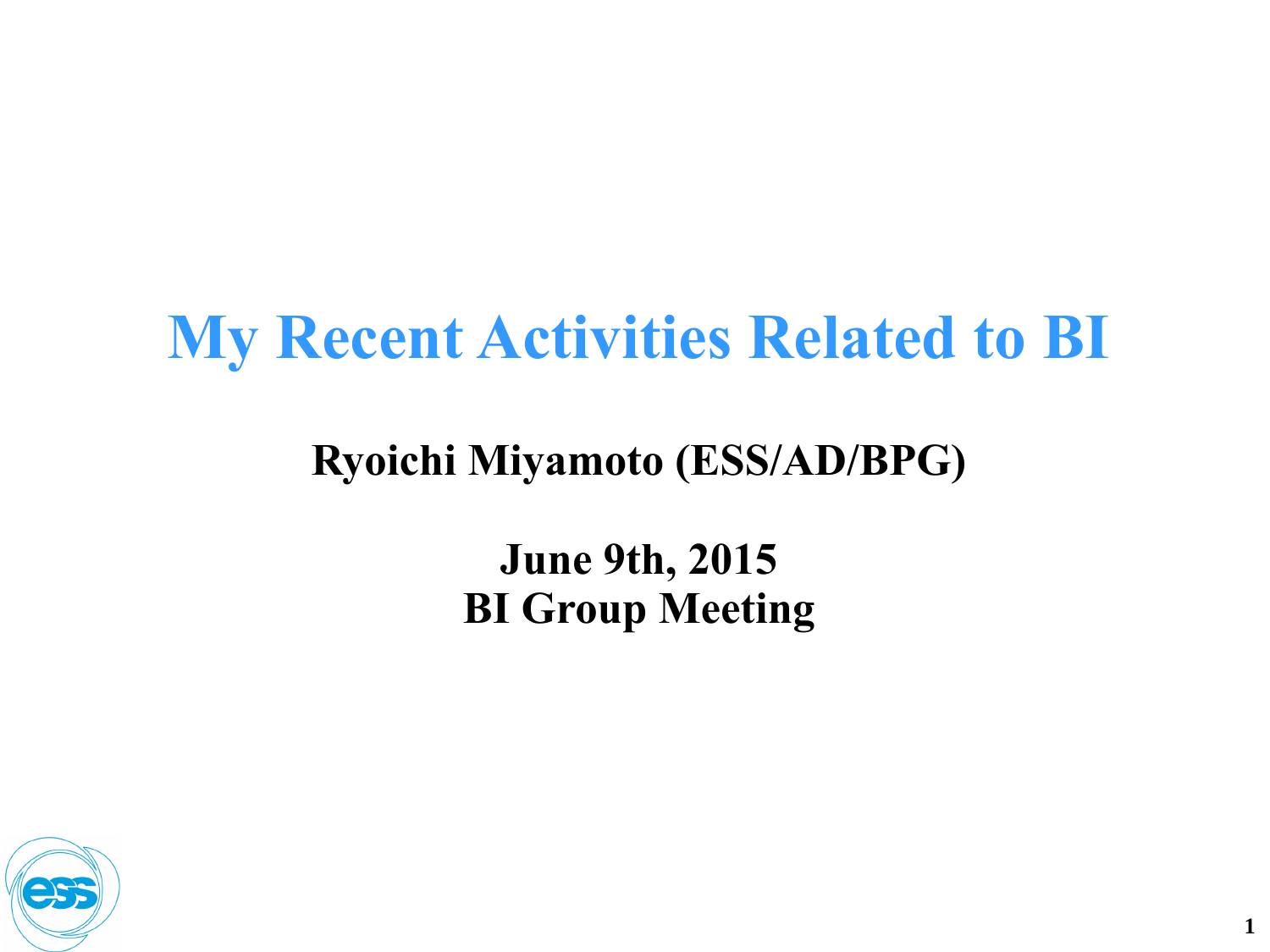## **MEBT lattice related issues**



This MEBT layout was agreed among the all stakeholders. The remaining issues related to BI are

- What's the needed space for BSM + diagnostics box? (**HW for BI**)
- Can we have the slit and WS in the same space? (**HW for BI**)
- Is it OK to have the Fast BCM (to check the chopper efficiency) after FC? (HW for the commissioning planning.)
- **Do we need an additional BCM toward the beginning?**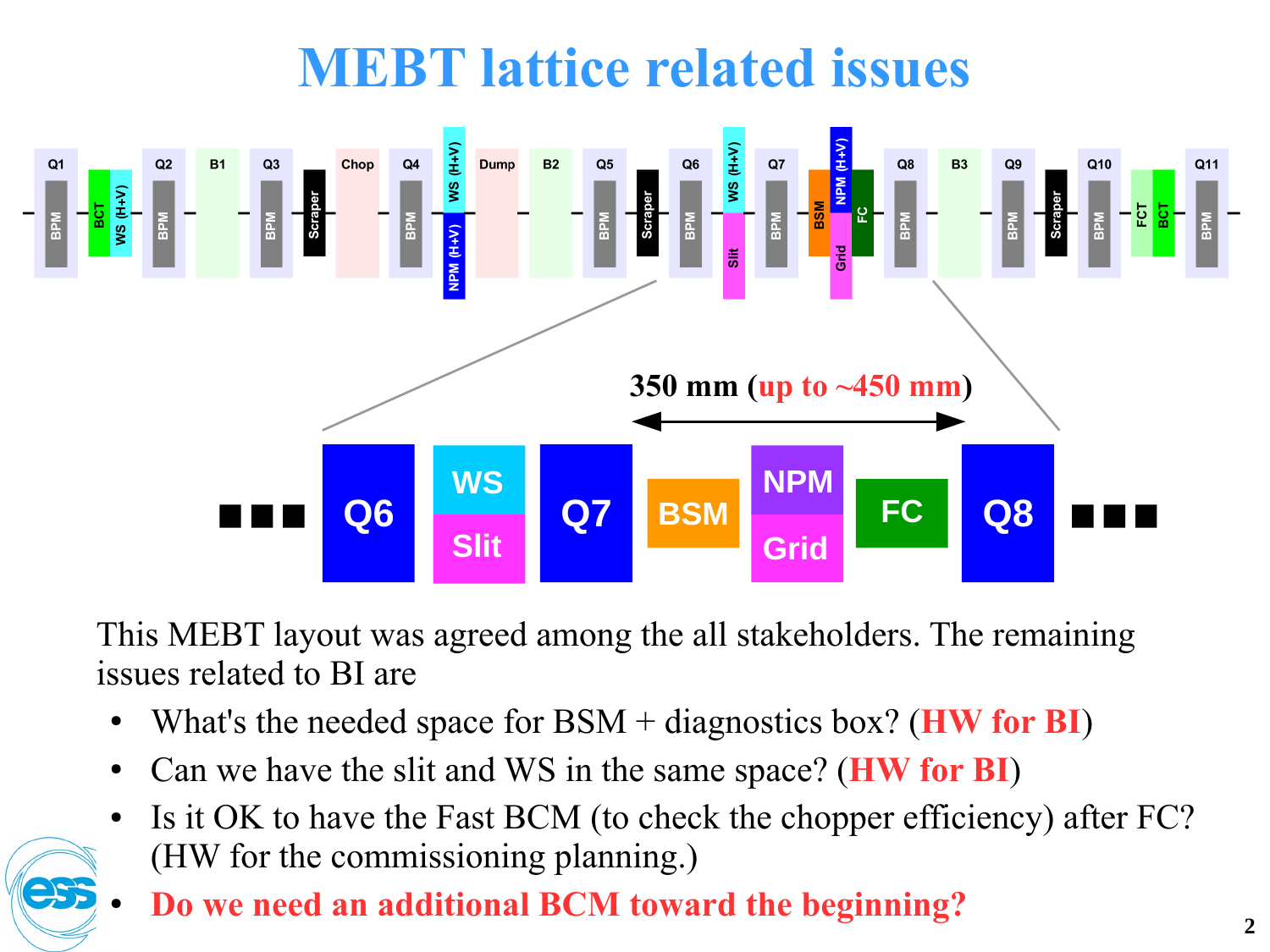### **An issue with the 1st BCM location**



- The 1st BCM is moved from  $Q1-Q2$  to the 1st drift (attached to the RFQ flange). At this location, the BCM signal includes the DC part of the beam.
- But, the current/transmission of the bunched part of the beam is an important figure of merit (practically only one once everything is installed in the tunnel?) for IS+LEBT+RFQ.
- The DC part survives until around Q3. (see the next slide.)
- Aurélien wants to keep one attached to the RFQ (or in Q1-Q2) to see the difference between the input and output for machine protection.
- Is it possible to squeeze another one somewhere?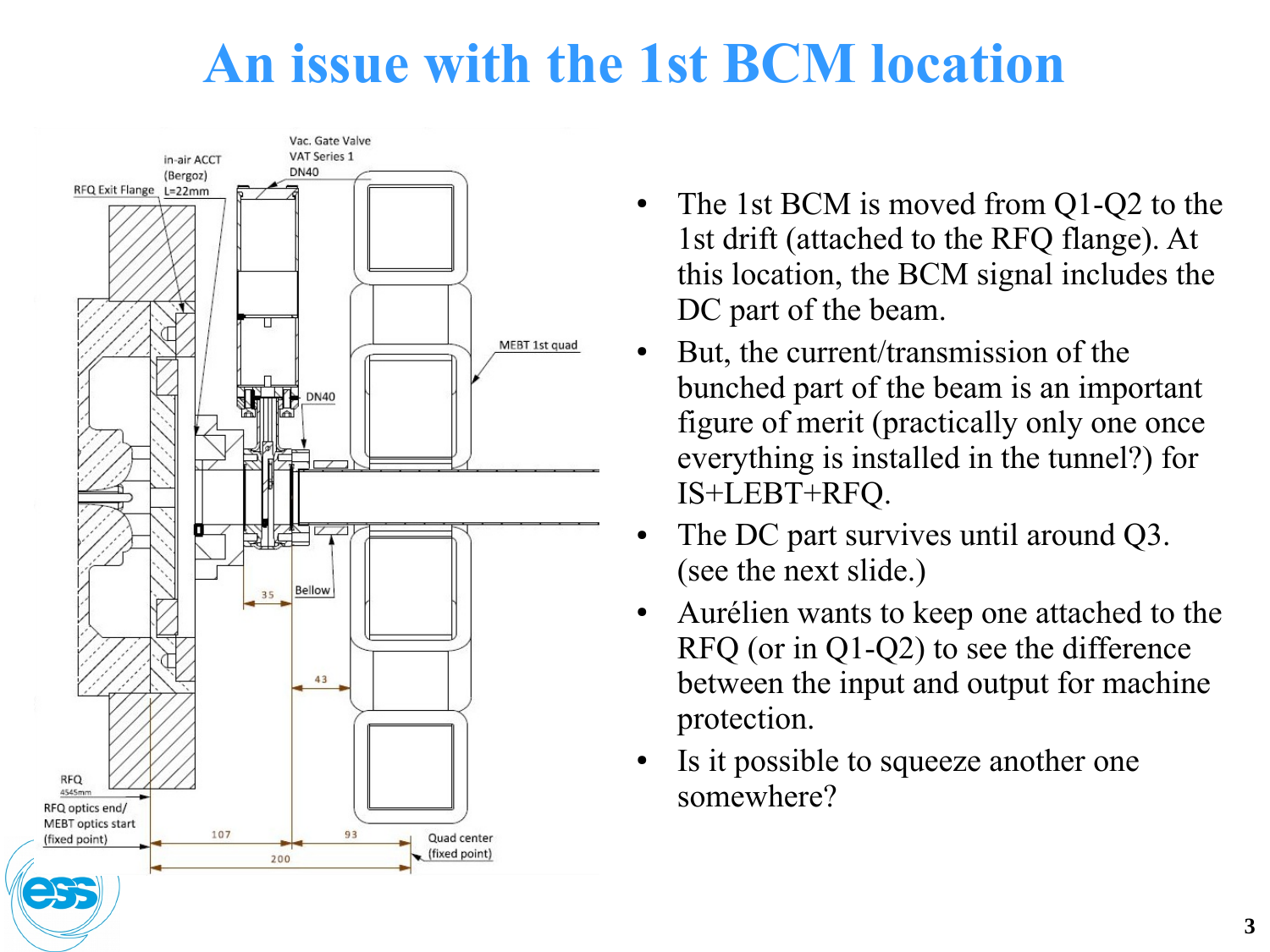# **When the DC part is gone?**





- The input to MEBT looks like this. This is generated by assuming a Gaussian distribution at the RFQ entrance. I have another one starting from the source output, which has more DC component.
- Nonetheless, I vs s plot indicates that we have to place a BCM after Q3 to avoid the effect of the DC part.
- Tried (1) increasing Q1 strength to the max (default ~16.5 T/m  $\rightarrow$  ~31 T/m) (2) a 3 bump with Q1-Q3 steerers, but either didnt' make a major difference.
- One possibility is to swap the 1st WS and 1st scraper and have a WS and BCM in the Q3chopper space. The other possibility may be to have the Q4-dump space. **Any other idea?**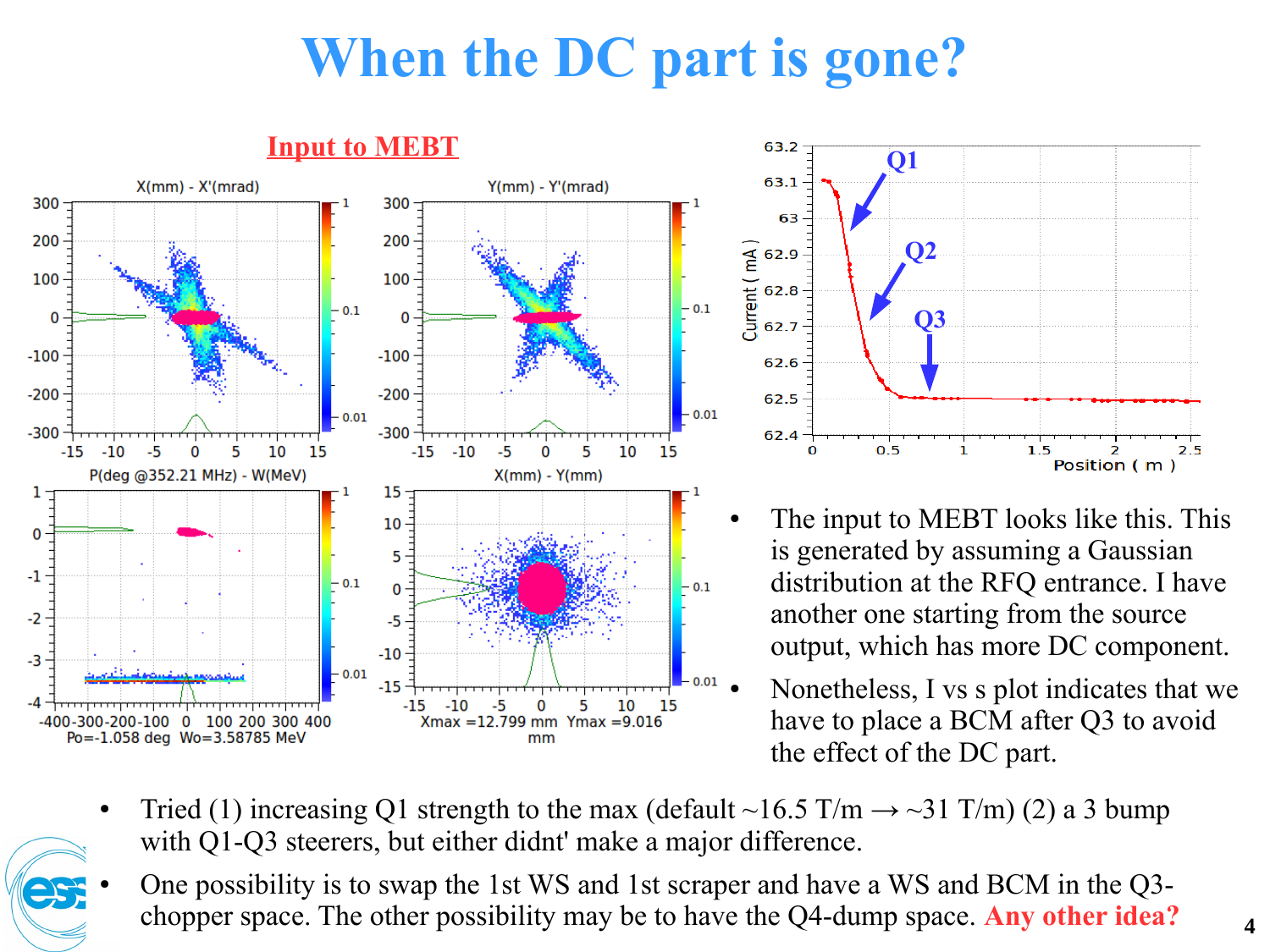## **MEBT trajectory correction**



- We haven't done so much for the tuning, in general. I recently studied trajectory correction in MEBT and DTL.
- Trajectory correction with a reduced number (6) of BPMs was studied for the last year's baseline MEBT.
- 6 seems fine but to be checked with this year's lattice.
- The above selection is optimized only for trajectory and amp/phase scan isn't taken into account.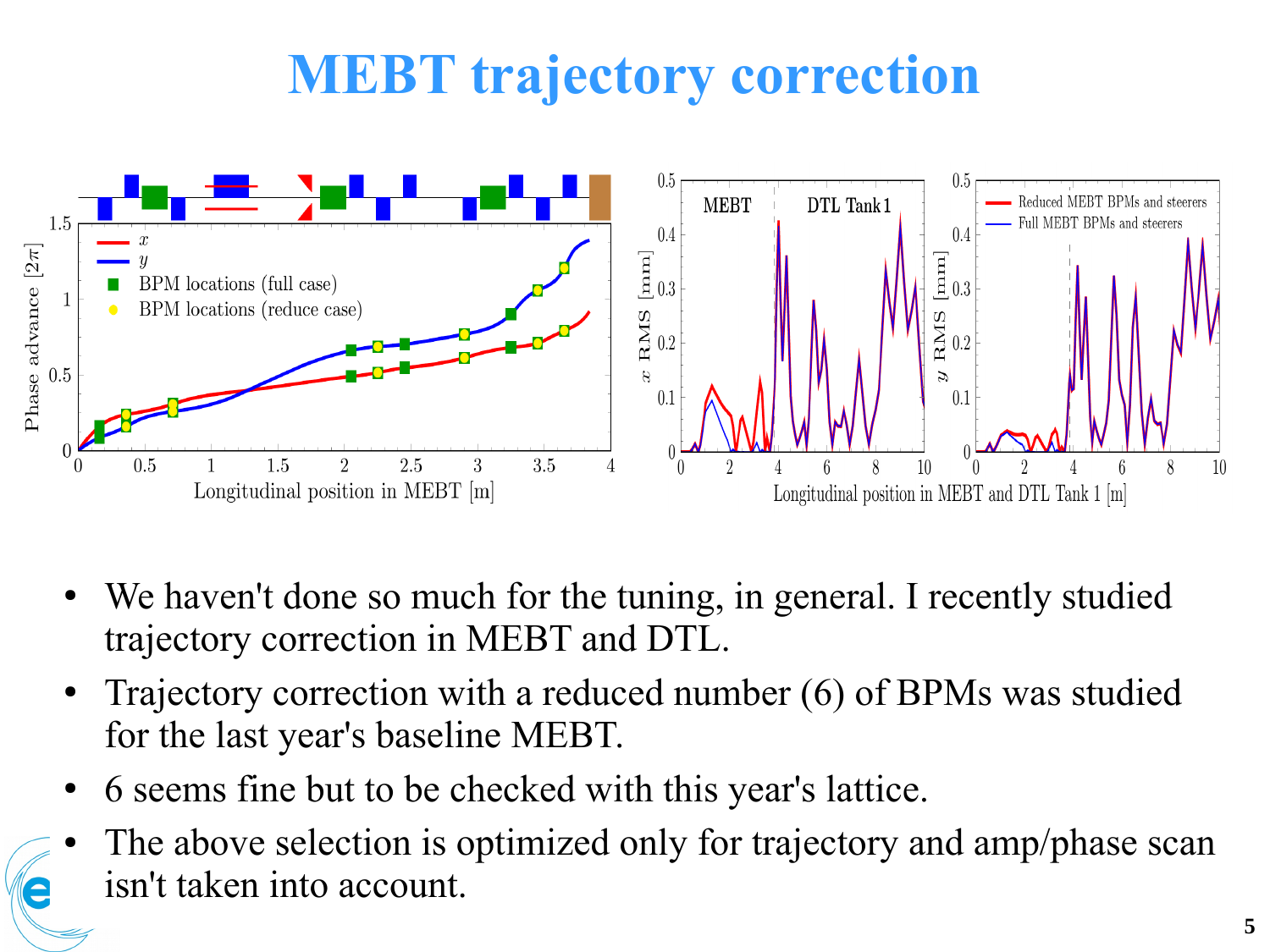## **Current locations of DTL BPMs and steerers**



- The layout is based on the idea of 3 BPMs and steerers per plane. But, as a result, Tank1 is utterly under-sampled.
- The correction is done by artificially applying an empirically known limit  $($   $\sim$  6 Gm) to steerers. This also means that we can't do a correction with linear methods and requires a generic minimization algorithm which can take into account constraints.
- A large blind spot is not ideal in case we have a problem there.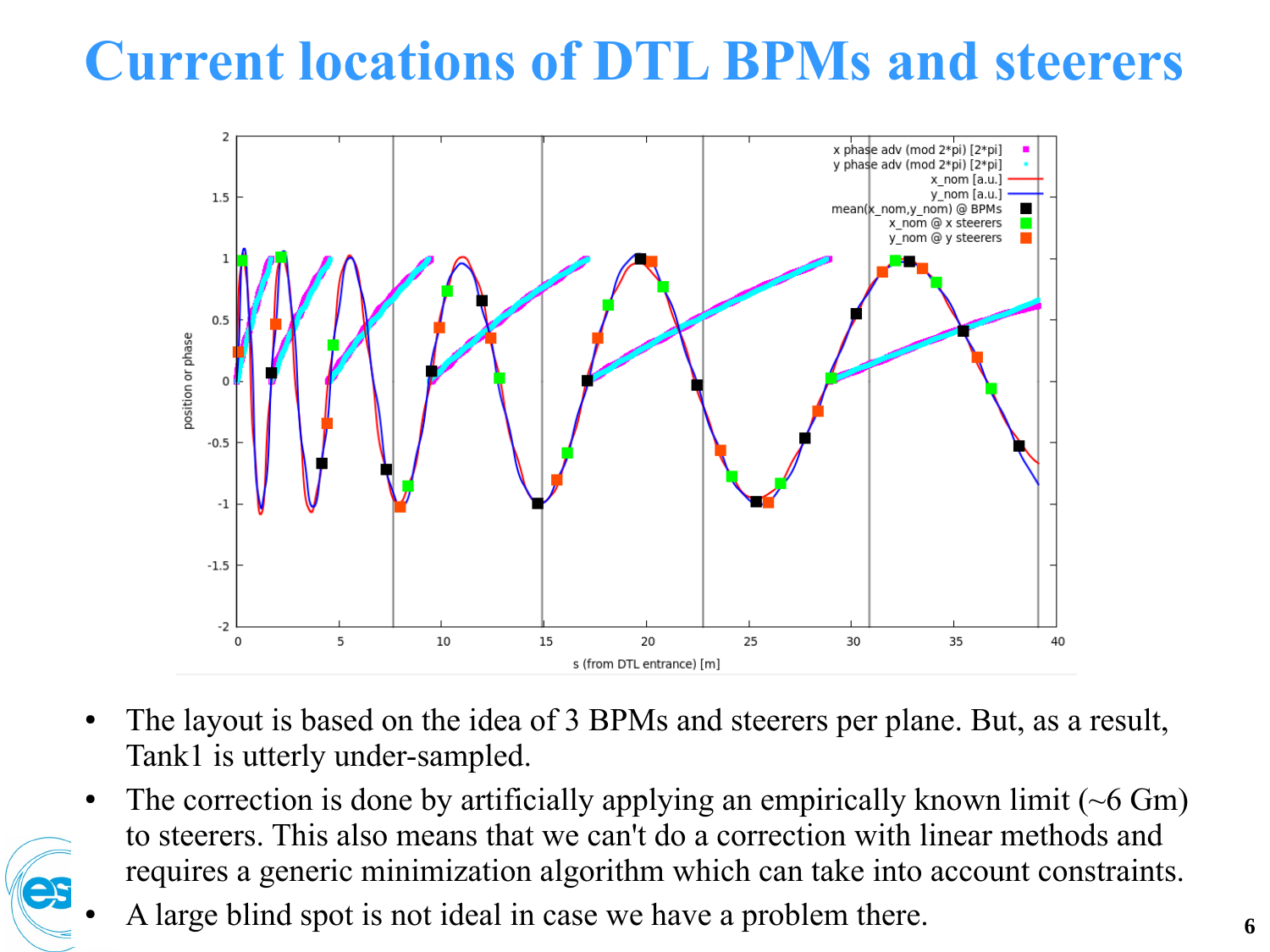## **So, can I do better?**



- By following "90-degree rule" as much as possible, the best solution I could found so far uses 6, 4, 3, 2, 2 (17 in total) BPMs and 7, 4, 3, 2, 2 (18 in total) steerers. But, this isn't at all a unite solution and I can propose a compromised solution with less numbers. So, the input from the "up" is needed.
- No impact on the loss until we increase the PMQ alignment error x2.
- The real advantage of the robust layout is that it allows simpler algorithms such as SVD or even one-to-one and has less blind spot.
- This layout hasn't taken into account the amp/phase scan, yet...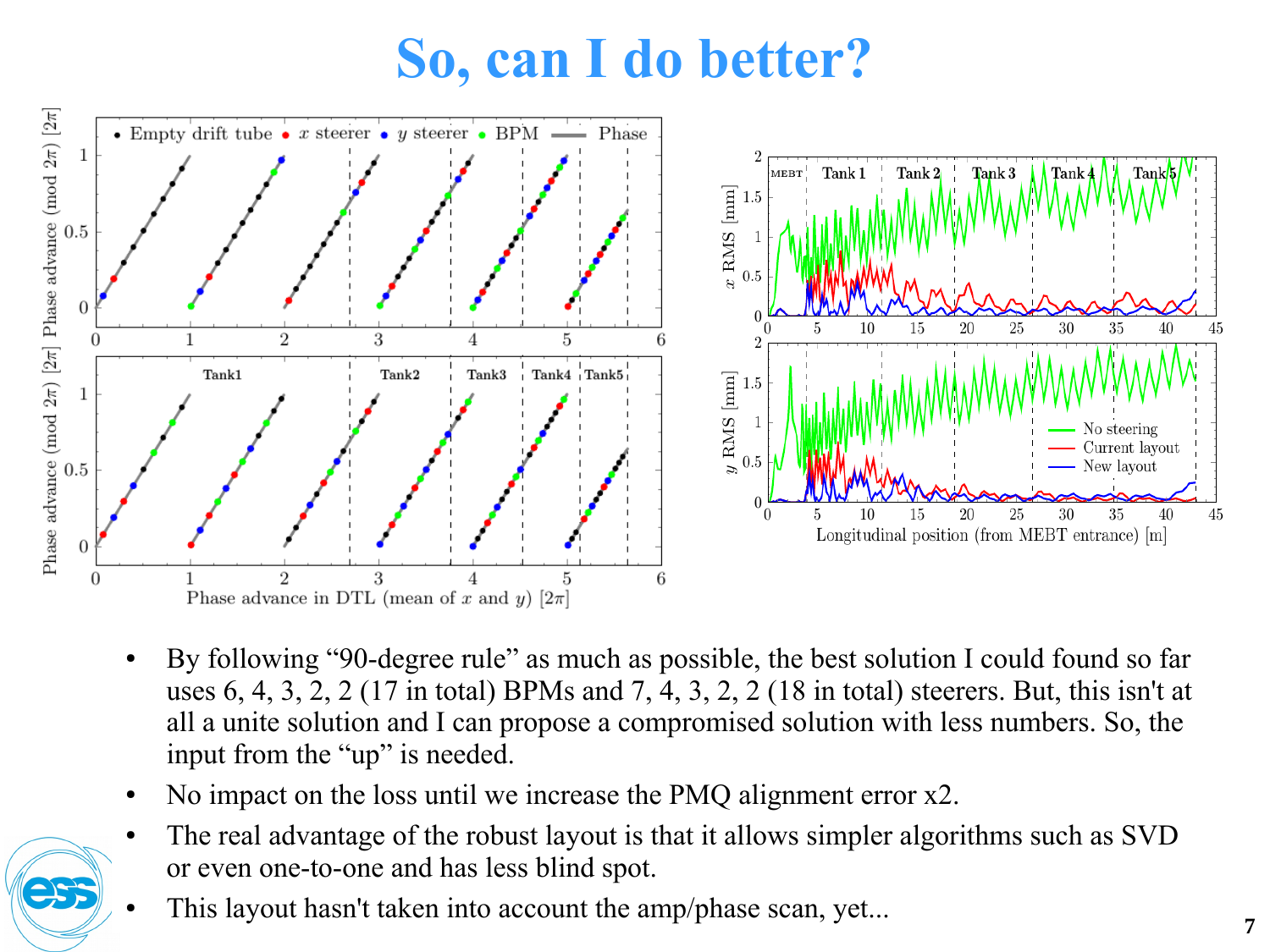#### **Not much has be done for the phase scan...**

|                | A                 | B       |                           | D                        |
|----------------|-------------------|---------|---------------------------|--------------------------|
| 1              |                   | s       | $phs(n,n+1)$ int $[2*pi]$ | $phs(n, n+1)$ frac [deg] |
| $\overline{2}$ | BPM.MEBT.3        | 0.7100  | 10                        | 166.6                    |
| 3              | <b>BPM.MEBT.4</b> | 1.4900  | 8                         | 355.4                    |
| 4              | BPM.MEBT.5        | 2.1600  | 2                         | 245.8                    |
| 5              | BPM.MEBT.6        | 2.3600  | 2                         | 245.8                    |
| 6              | BPM.MEBT.7        | 2.5600  | 6                         | 13.0                     |
| $\overline{7}$ | BPM.MEBT.8        | 3.0100  | 4                         | 250.1                    |
| 8              | BPM.MEBT.9        | 3.3600  | 2                         | 245.8                    |
| 9              | BPM.MEBT.10       | 3.5600  | 2                         | 245.8                    |
| 10             | BPM.MEBT.11       | 3.7600  |                           |                          |
| 11             |                   |         |                           |                          |
| 12             | beta              | 0.08759 |                           |                          |
| 13             | lambda            | 0.8512  |                           |                          |
| 14             | beta*lambda       | 0.07455 |                           |                          |
| $-$            |                   |         |                           |                          |

- The MEBT buncher is like a thin gap and we set the phase to 90 deg, so amp/phase scan MAY not be too difficult. The superconducting cavities are a bit more complex, but at SNS they only adjust the phases and don't touch the amplitudes.
- The DTL tanks are by far the most complex and important for the phase scan.
- We need to carefully study individual cases.